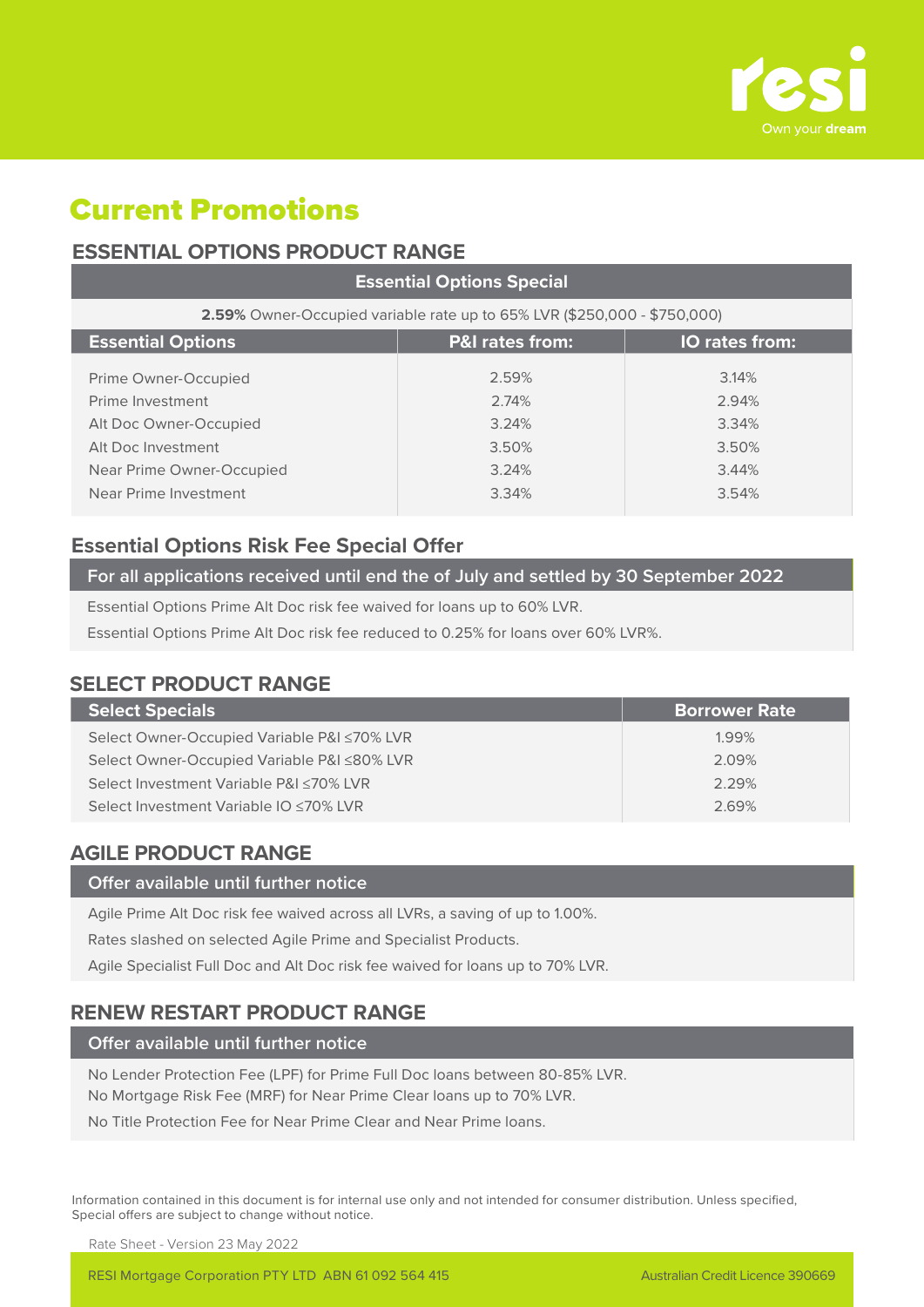

# **Essential Options Product Range Trunded by Resi**

# **Essential Options Risk Fee Special Offer**

**For all applications received until end the of July and settled by 30 September 2022**

Essential Options Prime Alt Doc risk fee waived for loans up to 60% LVR.

Essential Options Prime Alt Doc risk fee reduced to 0.25% for loans over 60% LVR%.

## **PRIME FULL DOC RATES**

#### **Variable Rates**

| <b>Property Use</b>              | <b>Owner Occupied</b>    |             |                | <b>Investment</b> |             |                       |
|----------------------------------|--------------------------|-------------|----------------|-------------------|-------------|-----------------------|
| <b>LVR</b>                       | $\leq$ 65%               | $\leq 80\%$ | $>80\% - 90\%$ | $\leq 65\%$       | $\leq 80\%$ | $>80-90\%$            |
| <b>Essential Options P&amp;I</b> | $2.59\%$ <sup>*</sup>    | 2.79%       | $2.94\%$       | 2.74%             | 2.84%       | $3.04\%$ <sup>^</sup> |
| <b>Essential Options IO</b>      | $\overline{\phantom{a}}$ | 3.14%       | $3.24\%$       | -                 | 2.94%       | $3.14\%$              |

\*Loan Amounts from \$250,000-\$750-000, PAYG Only.

^Maximum 90% LVR is inclusive of LMI.

## **PRIME ALT DOC RATES**

#### **Variable Rates**

| <b>Property Use</b>              | <b>Owner Occupied</b> |              |             |              |  | Investment |
|----------------------------------|-----------------------|--------------|-------------|--------------|--|------------|
| <b>LVR</b>                       | $\leq 60\%$           | $>60 - 80\%$ | $\leq 60\%$ | $>60 - 80\%$ |  |            |
| <b>Essential Options P&amp;I</b> | 3.24%                 | 3.24%        | 3.50%       | 3.50%        |  |            |
| <b>Essential Options IO</b>      | 3.34%                 | 3.34%        | 3.50%       | 3.60%        |  |            |

## **NEAR PRIME FULL DOC RATES**

#### **Variable Rates**

| <b>Property Use</b>              | Owner Occupied |                |         | Investment  |                |         |
|----------------------------------|----------------|----------------|---------|-------------|----------------|---------|
| <b>LVR</b>                       | $\leq 60\%$    | $>60\% - 70\%$ | $>70\%$ | $\leq 60\%$ | $>60\% - 70\%$ | $>70\%$ |
| <b>Essential Options P&amp;I</b> | 3.24%          | 3.24%          | 3.65%   | 3.34%       | 3.34%          | 4.00%   |
| <b>Essential Options IO</b>      | 3.44%          | 3.44%          | 3.75%   | 3.54%       | 3.54%          | 4.00%   |

### **COMMISSIONS (UNLESS OTHERWISE STATED)**

| UPFRONT PAID <sup>*</sup> ex $GST: 0.65\%$ | TRAIL PAID ex GST: 0.15% |              |              |
|--------------------------------------------|--------------------------|--------------|--------------|
| l Clawback Period                          | Months 0-12              | Months 13–18 | Months 19-24 |
| ESSENTIALS PRODUCT RANGE                   | 100%                     | 50%          | 25%          |

\*Upfront commission calculated based on the net loan balance (net of redraw and offset) at the end of the day of loan settlement. All settlements will receive 0.65% upfront commission and will be subject to a 24 month clawback period.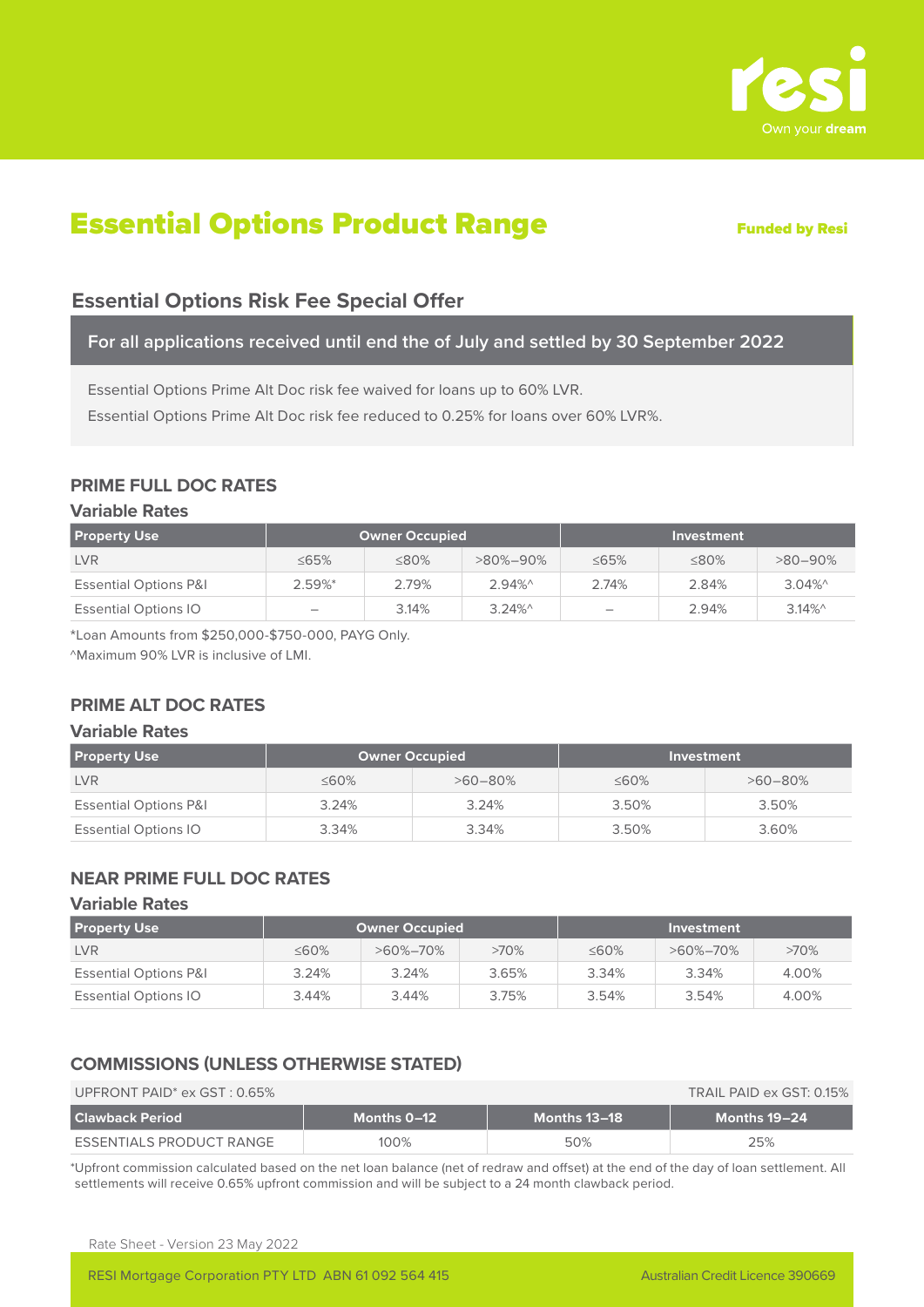

# Select Product Range Funded by Advantedge

### **OWNER OCCUPIED RATES**

#### **Variable Rates**

| <b>Property Use</b> | <b>Owner Occupied</b> |                |                          |                          |  |  |
|---------------------|-----------------------|----------------|--------------------------|--------------------------|--|--|
| <b>LVR</b>          | $\leq 70\%$           | $>70\% - 80\%$ | $>80\% - 90\%$           | $>90\% - 95\%$           |  |  |
| Select P&L          | 1.99%                 | 2.09%          | 3.00%                    | 3.42%                    |  |  |
| Select IO           | 3.55%                 | 3.55%          | $\overline{\phantom{a}}$ | $\overline{\phantom{a}}$ |  |  |

#### **Fixed Rates**

| <b>LVR</b>   | ≤80%           | >90%-95%<br>$>80\% - 90\%$ |                | ≤80%  |
|--------------|----------------|----------------------------|----------------|-------|
| Select Fixed | <b>P&amp;I</b> | <b>P&amp;I</b>             | <b>P&amp;I</b> | IO    |
| 1 year       | 2.89%          | 2.99%                      | 3.19%          |       |
| 2 year       | 3.79%          | 3.89%                      | 4.09%          | 4.39% |
| 3 year       | 4.19%          | 4.29%                      | 4.49%          | 4.59% |
| 4 year       | 4.39%          | 4.49%                      | 4.69%          | 4.89% |
| 5 year       | 4.69%          | 4.79%                      | 4.99%          | 4.99% |

### **INVESTMENT RATES**

#### **Variable Rates**

| <b>Property Use</b> | Investment  |                |                |                 |  |  |
|---------------------|-------------|----------------|----------------|-----------------|--|--|
| <b>LVR</b>          | $\leq 70\%$ | $>70\% - 80\%$ | $>80\% - 90\%$ | $>90\% - 95\%$  |  |  |
| Select P&I          | 2.29%       | 2.44%          | 3.42%          | $\qquad \qquad$ |  |  |
| Select IO           | 2.69%       | 2.79%          | 3.62%          |                 |  |  |

#### **Fixed Rates**

| <b>LVR</b>   | ≤80%           | $>80\% - 90\%$ | ≤80%  | $>80\% - 90\%$ |
|--------------|----------------|----------------|-------|----------------|
| Select Fixed | <b>P&amp;I</b> | <b>P&amp;I</b> | IO    | $\overline{O}$ |
| 1 year       | 3.19%          | 3.29%          | 3.39% | 3.49%          |
| 2 year       | 3.89%          | 3.99%          | 3.99% | 4.09%          |
| 3 year       | 4.29%          | 4.39%          | 4.39% | 4.49%          |
| 4 year       | 4.54%          | 4.64%          | 4.79% | 4.89%          |
| 5 year       | 4.79%          | 4.89%          | 4.89% | 4.99%          |

#### **COMMISSIONS (UNLESS OTHERWISE STATED)**

#### UPFRONT PAID<sup>\*</sup> ex GST : 0.70% TRAIL PAID ex GST: 0.15% TRAIL PAID ex GST: 0.15%

| <b>Clawback Period</b> | Months 0-12 | Months 13–24 $^{\circ}$ |
|------------------------|-------------|-------------------------|
| SELECT PRODUCT RANGE   | 100%        | 50%                     |

\*Upfront commission paid based on amount drawn down on the 5th calendar day post settlement (excludes construction which is paid on facility limit).

Rate Sheet - Version 23 May 2022

RESI Mortgage Corporation PTY LTD ABN 61 092 564 415 Australian Credit Licence 390669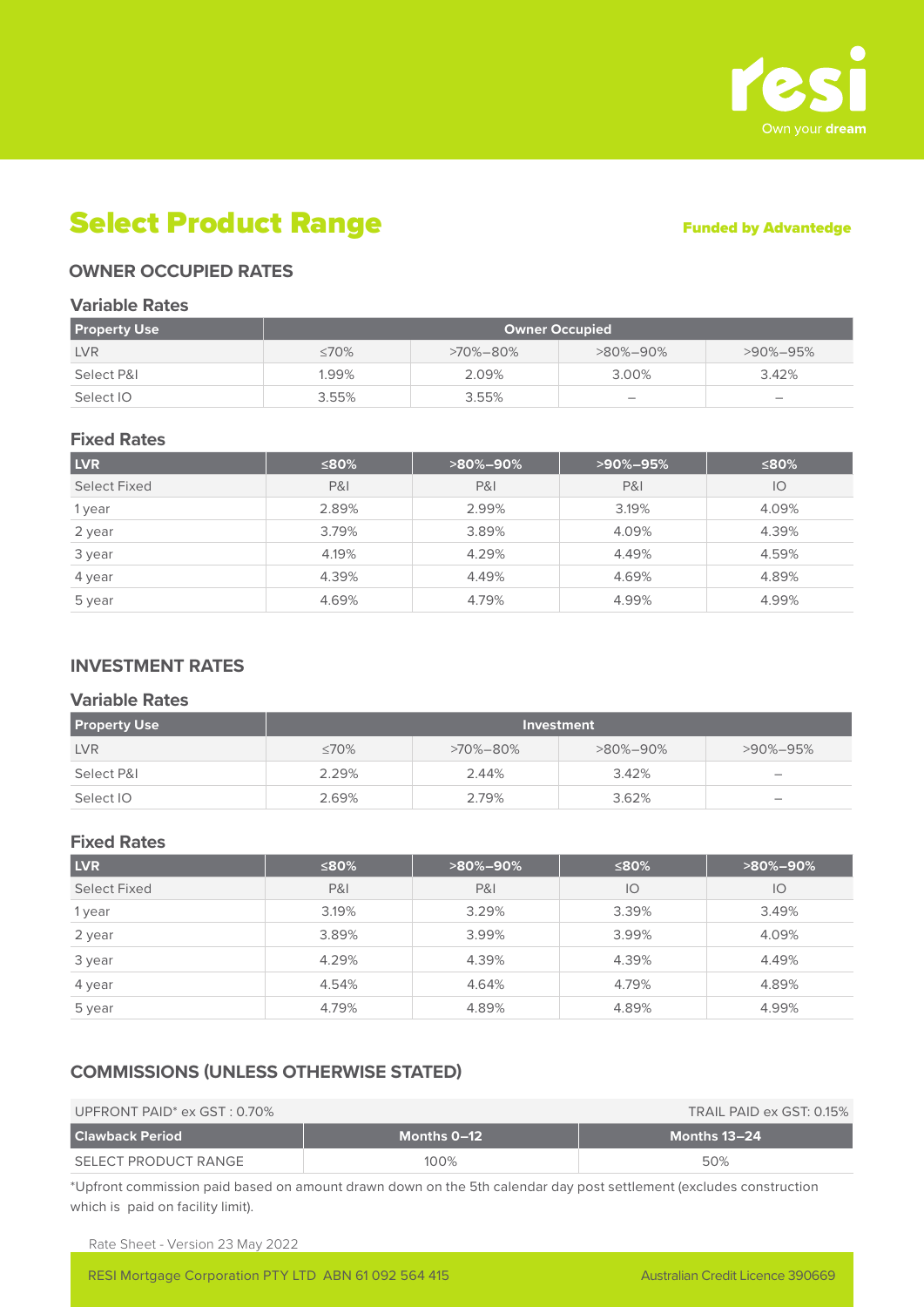

# Agile Product Range

#### Funded by Resimac

### **PRIME HOME LOAN RATES**

|                                      |                | <b>Owner Occupied</b> | <b>Investment</b>     |                 |
|--------------------------------------|----------------|-----------------------|-----------------------|-----------------|
| <b>Product Name</b>                  | <b>P&amp;I</b> | <b>IO</b>             | <b>P&amp;I</b>        | $\overline{10}$ |
| Agile Full Doc ≤ 70% LVR             | 2.69%          | 2.89%                 | $2.94\%$ <sup>*</sup> | $3.14\%$ *      |
| Agile Full Doc $\leq 80\%$ LVR       | 2.79%          | 2.99%                 | 3.04%                 | 3.24%           |
| Agile Full Doc $\leq$ 90% LVR        | 3.34%          |                       | 3.59%                 | 3.74%           |
| Agile Full Doc > 90% LVR             | 3.54%          |                       | 3.79%                 |                 |
| Agile No LMI 85%                     | 3.74%          |                       | 3.99%                 | 4.14%           |
| Agile Non Gen Savings $\leq$ 95% LVR | 3.84%          |                       |                       |                 |
| Agile Non Gen Savings > 95% LVR      | 3.84%          |                       |                       | -               |
| Agile Alt Doc $\leq 70\%$ LVR        | 3.24%          | 3.39%                 | 3.54%                 | 3.69%           |
| Agile Alt Doc > 70% LVR              | 3.24%          | 3.39%                 | 3.54%                 | 3.69%           |

\* NOTE: Rates available for Ex-pats. Available for Investment property purposes only for Australian or New Zealand Citizens residing in a country apart from Australia. Country restrictions apply.

### **SPECIALIST HOME LOAN RATES**

|                                 | <b>LVR</b>     |           |                |       |                |         |                |    |  |
|---------------------------------|----------------|-----------|----------------|-------|----------------|---------|----------------|----|--|
| <b>Owner Occupied</b>           |                | ≤70%      |                | ≤80%  |                | $≤85\%$ | ≤90%           |    |  |
|                                 | <b>P&amp;I</b> | <b>IO</b> | <b>P&amp;I</b> | IO    | <b>P&amp;I</b> | IO      | <b>P&amp;I</b> | IO |  |
| Agile Clear Full Doc Home Loan  | 3.62%          | 3.77%     | 3.84%          | 3.99% | 4.89%          | -       | 5.59%          |    |  |
| Agile Plus Full Doc Home Loan   | 4.74%          | 4.89%     | 5.27%          | 5.42% | 5.84%          |         |                |    |  |
| Agile Assist Full Doc Home Loan | 5.67%          | 5.82%     | 6.32%          | 6.47% | 7.19%          |         |                |    |  |
| Agile Clear Alt Doc Home Loan   | 4.07%          | 4.22%     | 4.54%          | 4.69% | 5.09%          |         | 5.79%          |    |  |
| Agile Plus Alt Doc Home Loan    | 5.05%          | 5.20%     | 6.05%          | 6.20% | 6.62%          |         |                |    |  |
| Agile Assist Alt Doc Home Loan  | 6.00%          | 6.15%     | 6.85%          | 7.00% | 7.92%          | -       |                |    |  |

|                                 | <b>LVR</b> |       |                |       |                |         |       |       |  |
|---------------------------------|------------|-------|----------------|-------|----------------|---------|-------|-------|--|
| Investment                      |            | ≤70%  |                | ≤80%  |                | $≤85\%$ |       | ≤90%  |  |
|                                 | P&I        | IO    | <b>P&amp;I</b> | IO    | <b>P&amp;I</b> | IO      | P&I   | IO    |  |
| Agile Clear Full Doc Home Loan  | 3.92%      | 4.07% | 4.14%          | 4.29% | 5.19%          | 5.34%   | 5.89% | 6.04% |  |
| Agile Plus Full Doc Home Loan   | 5.04%      | 5.19% | 5.57%          | 5.72% | 6.14%          | 6.29%   |       |       |  |
| Agile Assist Full Doc Home Loan | 5.97%      | 6.12% | 6.62%          | 6.77% | 7.49%          | 7.64%   | —     |       |  |
| Agile Clear Alt Doc Home Loan   | 4.37%      | 4.52% | 4.84%          | 4.99% | 5.39%          | 5.54%   | 6.09% | 6.24% |  |
| Agile Plus Alt Doc Home Loan    | 5.35%      | 5.50% | 6.35%          | 6.50% | 6.92%          | 7.07%   | —     |       |  |
| Agile Assist Alt Doc Home Loan  | 6.30%      | 6.45% | 7.15%          | 7.30% | 8.22%          | 8.37%   |       |       |  |

#### **COMMISSIONS (UNLESS OTHERWISE STATED)**

| UPFRONT PAID <sup>*</sup> ex GST: 0.65% |               | TRAIL PAID ex GST: 0.15% |
|-----------------------------------------|---------------|--------------------------|
| l Clawback Period                       | ، Months 0–12 | Months 13-24             |
| Agile – Prime Lending                   | $100\%$       | 50%                      |
| Agile – Specialist Lending              | 100%          | 50%                      |

\*Upfront commission will be based on the approved loan amount net any redraw and offset, calculated at the end of the month in which the loan settles. Special rates for Agile Clear available until further notice.

Rate Sheet - Version 23 May 2022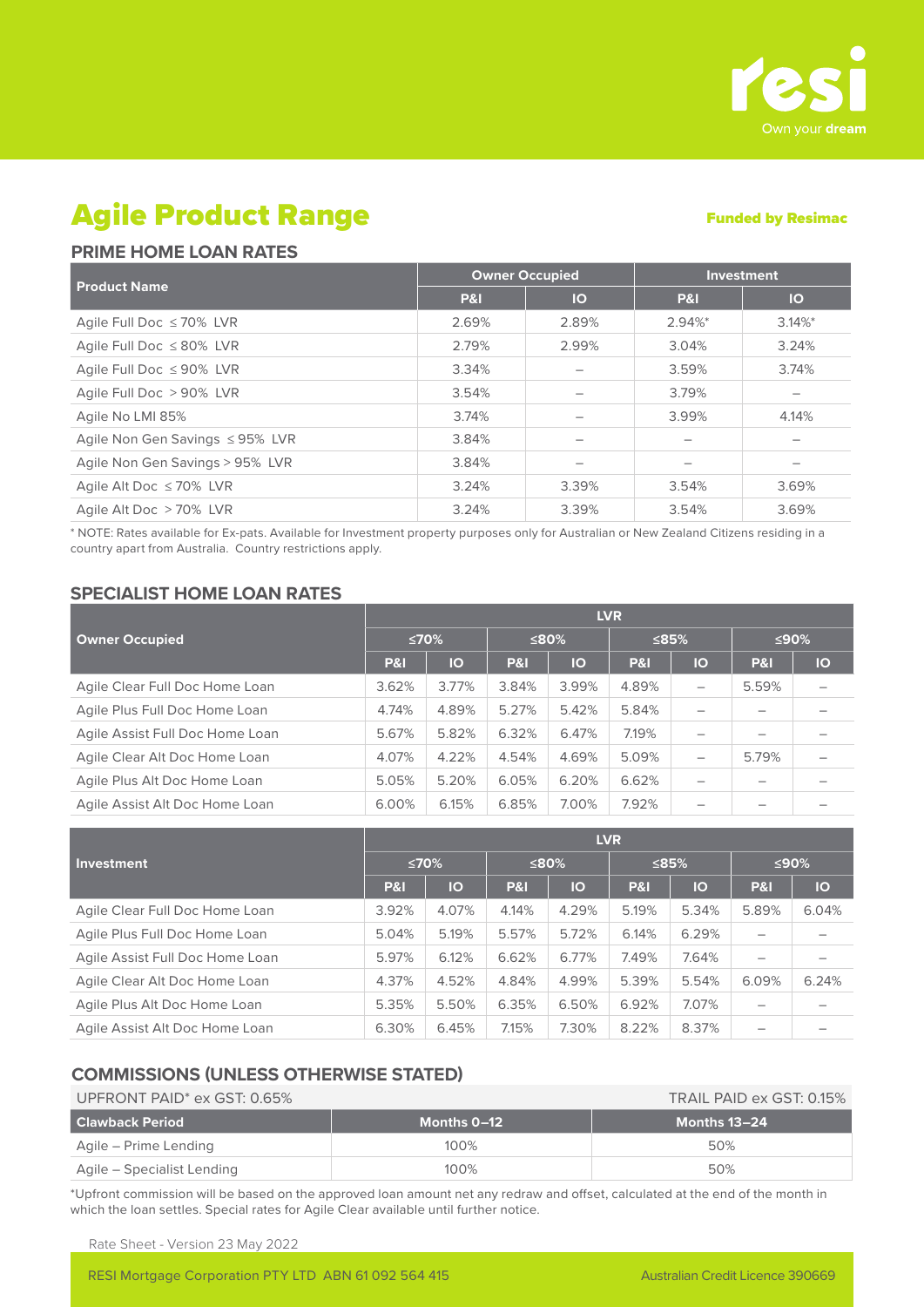

# Renew/Restart Product Range Funded by Pepper

# **RENEW RESTART**

#### **Renew Prime**

No Lender Protection Fee (LPF) for Prime Full Doc loans between 80-85% LVR.

#### **Renew Near Prime**

No Mortgage Risk Fee (MRF) for Near Prime Clear loans up to 70% LVR.

No Title Protection Fee for Near Prime Clear and Near Prime loans.

|                                                                       | <b>LVR</b> |                  |       |           |           |           |            |             |  |
|-----------------------------------------------------------------------|------------|------------------|-------|-----------|-----------|-----------|------------|-------------|--|
| <b>Product Name</b>                                                   | ≤55%       | >55-65% > 65-70% |       | $>70-75%$ | $>75-80%$ | $>80-85%$ | $>85-90\%$ | $ >$ 90–95% |  |
| Renew Full Doc<br><b>Owner Occupied P&amp;I Only</b>                  | 2.49%      | 2.54%            | 2.55% | 2.79%     | 2.79%     | 3.49%     | 3.99%      | 4.09%       |  |
| <b>Renew Full Doc</b><br><b>Construction Owner Occupied Only</b>      | 3.71%      | 3.97%            | 4.01% | 4.06%     | 4.46%     | 4.56%     | 4.76%      | 4.96%       |  |
| <b>Renew Ultra Full Doc</b>                                           | 2.99%      | 3.04%            | 3.19% | 3.29%     | 3.49%     | 3.99%     | 4.39%      | 4.45%       |  |
| <b>Renew Ultra Full Doc</b><br><b>Construction Investment Only</b>    | 4.41%      | 4.67%            | 4.71% | 4.76%     | X         | $\times$  | $\times$   | $\times$    |  |
| <b>Renew Alt Doc</b><br><b>Owner Occupied P&amp;I Only</b>            | 3.24%      | 3.24%            | 3.45% | 3.59%     | 3.89%     | X         | $\times$   | $\times$    |  |
| Renew Ultra Alt Doc                                                   | 3.74%      | 3.80%            | 4.04% | 4.14%     | 4.24%     | $\times$  |            |             |  |
| Renew Near Prime Clear Full Doc<br><b>Owner Occupied P&amp;I Only</b> | 3.34%      | 3.39%            | 3.39% | 3.54%     | 3.59%     | 4.59%     | 5.39%      | 6.39%       |  |
| Renew Near Prime Clear Ultra Full Doc                                 | 3.64%      | 3.64%            | 3.64% | 3.89%     | 3.89%     | 5.04%     | 5.84%      | 6.84%       |  |
| Renew Near Prime Clear Alt Doc<br><b>Owner Occupied P&amp;I Only</b>  | 3.35%      | 3.35%            | 3.55% | 3.69%     | 3.99%     | 5.54%     | $\times$   | $\times$    |  |
| Renew Near Prime Clear Ultra Alt Doc                                  | 3.84%      | 3.84%            | 4.09% | 4.24%     | 4.34%     | 5.99%     | $\times$   | $\times$    |  |
| Renew Near Prime Full Doc<br><b>Owner Occupied P&amp;I Only</b>       | 3.40%      | 3.40%            | 3.40% | 3.64%     | 3.64%     | 4.79%     | 5.64%      | 6.64%       |  |
| Renew Near Prime Ultra Full Doc                                       | 3.75%      | 3.75%            | 3.75% | 4.09%     | 4.09%     | 5.14%     | 6.14%      | 7.09%       |  |
| Renew Near Prime Alt Doc<br><b>Owner Occupied P&amp;I Only</b>        | 3.89%      | 3.99%            | 3.99% | 4.19%     | 4.49%     | 5.79%     | $\times$   | $\times$    |  |
| Renew Near Prime Ultra Alt Doc                                        | 4.34%      | 4.34%            | 4.34% | 5.24%     | 5.29%     | 6.24%     | $\times$   | $\times$    |  |
| <b>Restart Full Doc</b>                                               | 4.49%      | 4.59%            | 4.69% | 5.19%     | 5.49%     | 6.19%     | 7.19%      | 7.69%       |  |
| <b>Restart Ultra Full Doc</b>                                         | 5.19%      | 5.49%            | 5.69% | 6.19%     | 6.39%     | $\times$  | $\times$   | X           |  |
| <b>Restart Alt Doc</b>                                                | 4.95%      | 5.09%            | 5.79% | 6.19%     | 6.74%     | 7.09%     | X          | X           |  |
| <b>Restart Ultra Alt Doc</b>                                          | 5.69%      | 5.69%            | 7.09% | 7.39%     | X         | $\times$  | $\times$   | $\times$    |  |

Lender's Protection Fees (Prime) and Mortgage Risk fees (Near Prime and Specialist): These apply for the interest rate cells highlighted above. Maximum LVR where security is vacant land is 75% (Full Doc) or 65% (Alt Doc), inclusive of fees.

#### **COMMISSIONS (UNLESS OTHERWISE STATED)**

| <b>PRODUCT</b>                             | <b>UPFRONT PAID* ex GST</b> | <b>TRAIL PAID ex GST</b> |
|--------------------------------------------|-----------------------------|--------------------------|
| Prime                                      | 0.65%                       | 0.15%                    |
| Near Prime                                 | 0.65%                       | 0.15%                    |
| <b>Specialist</b>                          | 0.65%                       | 0.15%                    |
| <b>Clawback Period</b>                     | Months 0-12                 | Months 13-18             |
| Renew (Prime) Product Range                | 100%                        | 50%                      |
| Renew (Near Prime) & Restart Product Range | 100%                        | 50%                      |

\* Upfront commission payments calculated at the time of settlement, based on loan amount net of offset and redraw.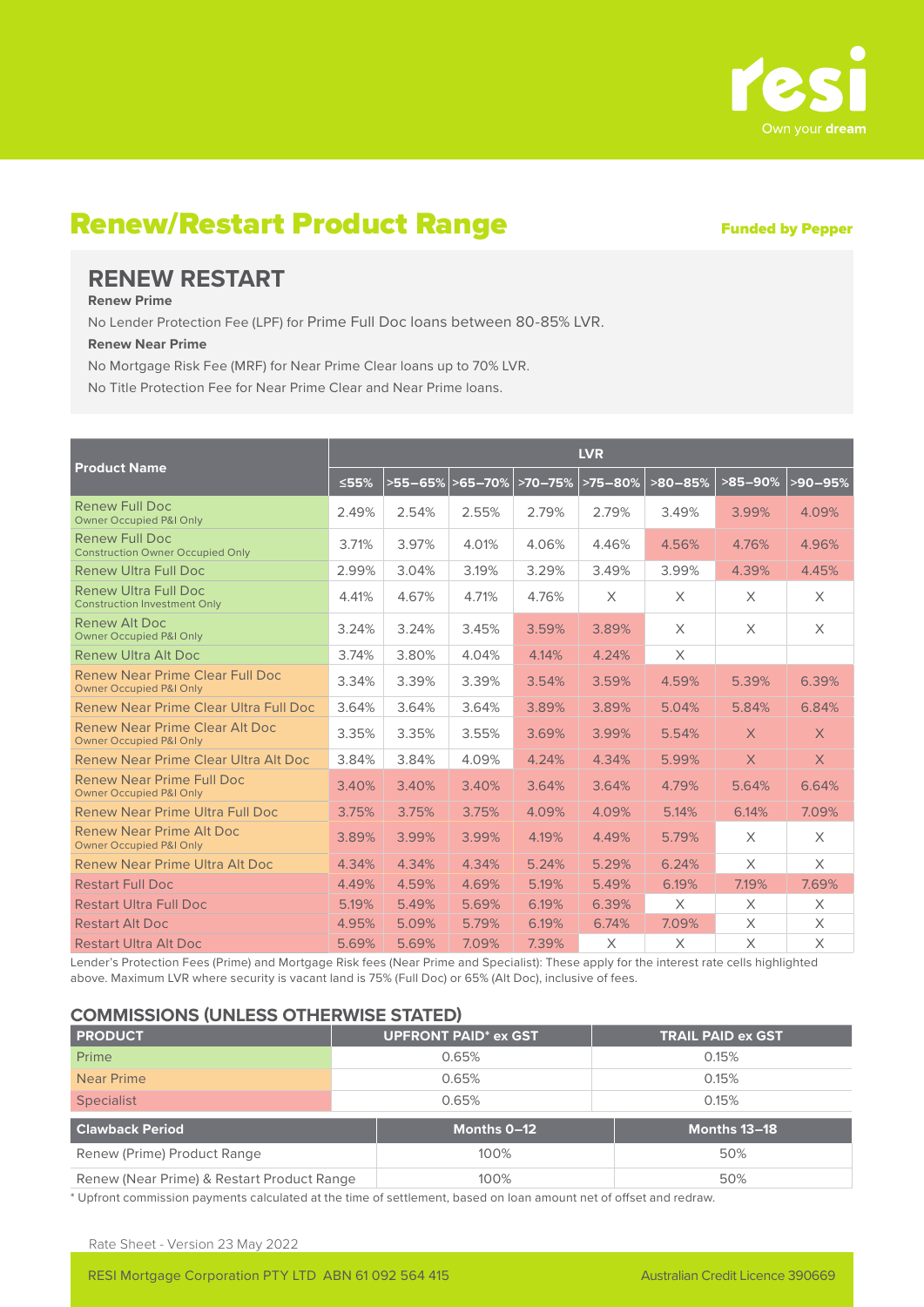

# Flexi Options Product Range (variations only) Funded by Adelaide Bank

#### **Standard Variable Rates**

| <b>Product Name</b>                    |             | <b>Owner Occupied</b>    | Investment |             |                          |
|----------------------------------------|-------------|--------------------------|------------|-------------|--------------------------|
| <b>LVR</b>                             | $\leq 80\%$ | $>80\% - 90\%$           | $>90\%$    | $\leq 80\%$ | $>80\% - 90\%$           |
| Flexi Options Variable Home Loan (P&I) | 3.42%       | 3.62%                    | 3.62%      | 3.77%       | 3.97%                    |
| Flexi Options Variable Home Loan (IO)  | 4.47%       | $\overline{\phantom{a}}$ | -          | 4.02%       | $\overline{\phantom{a}}$ |

#### **Standard Fixed Rates\***

| <b>Product Name</b>                       | <b>Owner Occupied</b> |       |       | <b>Investment</b> |
|-------------------------------------------|-----------------------|-------|-------|-------------------|
| Flexi Options Fixed Home Loan (P&I or IO) | <b>P&amp;I</b>        | IO    | P&    | $\overline{O}$    |
| 1 year                                    | 3.80%                 | 5.00% | 4.00% | 4.10%             |
| 2 year                                    | 4.75%                 | 5.45% | 4.95% | 5.05%             |
| 3 year                                    | 5.00%                 | 5.40% | 5.20% | 5.30%             |
| 4 year                                    | 5.15%                 | 5.45% | 5.35% | 5.45%             |
| 5 year                                    | 5.20%                 | 5.70% | 5.40% | 5.50%             |

 $*LVR > 80\%$  please add 0.10%.

Maximum 80% LVR for all new vacant land and construction loans.

#### **COMMISSIONS (UNLESS OTHERWISE STATED)**

|                        | UPFRONT PAID <sup>*</sup> ex GST | TRAIL PAID ex GST |
|------------------------|----------------------------------|-------------------|
| All Flexi Option Loans | 0.65%                            | 0.15%             |
|                        |                                  |                   |
| <b>Clawback Period</b> | Months 0–12                      | Months 13–18      |

\*Upfront commission calculated based on the drawn amount less any offset balance as at the end of the month the loan settled. All settlements will receive 0.65% upfront commission and will be subject to an 18 month clawback period.